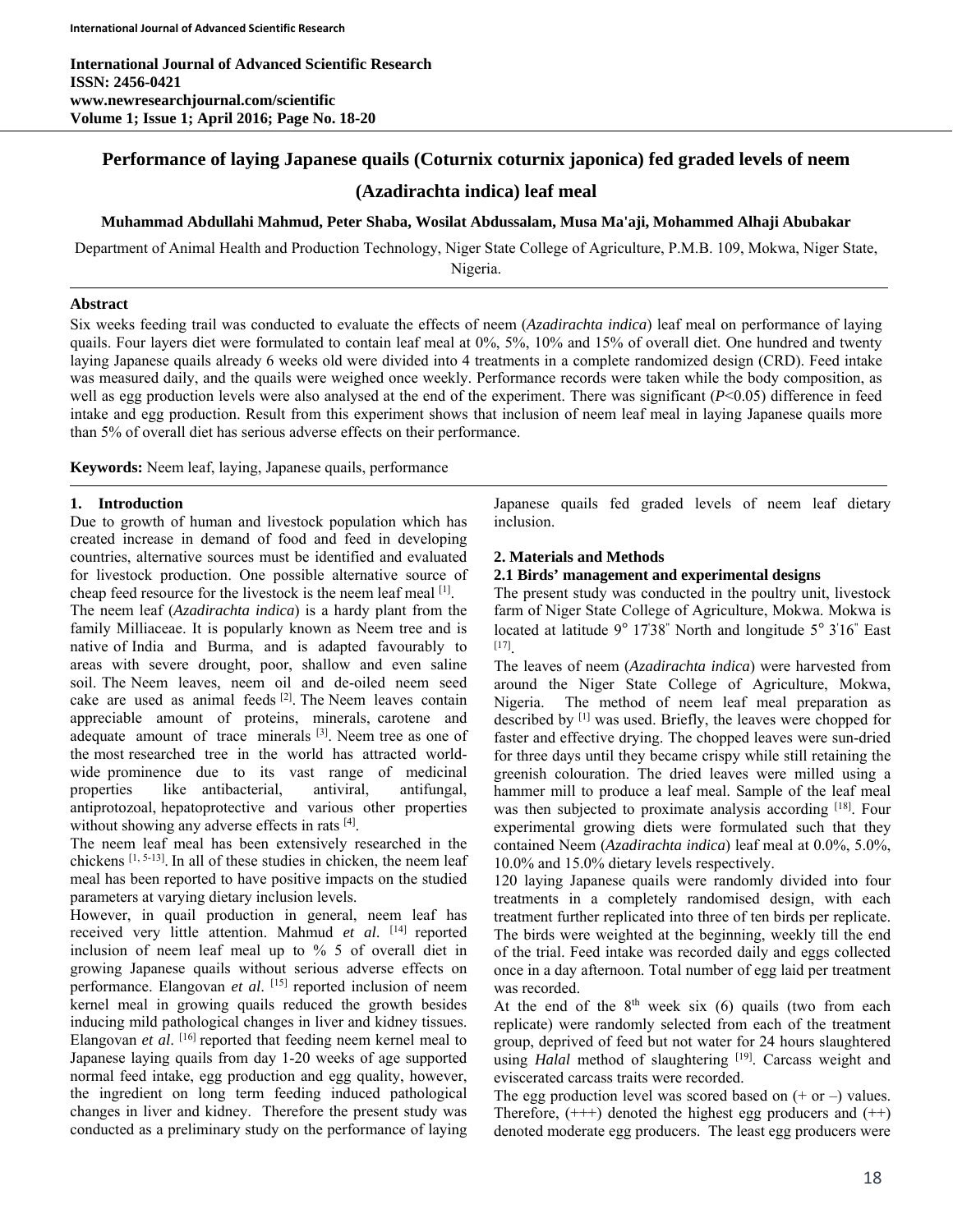denoted by (+) and no egg producers were represented by (-). The intensity of the colouration and shelling of the eggs were also based on that score.

## **2.2 Statistical Analysis**

Data collected were recorded as means ± SEM (Standard Error of mean) and were subjected to Analysis of Variance (ANOVA) using Statistical Package for the Social Sciences (SPSS version 17). Where there was difference in means, they were separated using Turkey's Honestly Significant Difference (HSD). Values of (*P*≤0.05) were considered significant.

## **3. Results & Discussion**

The composition of the experiment diet is shown in Table 1. Data on performance, dress carcass characteristics of laying Japanese quails on the various dietary levels of the leaf meals are presented in Table 2. Weekly feed consumption of the treated groups was significantly different from that of the control group (*P*<0.05). All other parameters measured were not significantly different from each other.

Based on the score levels of egg production  $(+ or -)$  values, +++ denotes the highest egg producers, followed by (++) moderate egg producers, followed by the least egg producers (+) and no egg producers (-). The intensity of the colouration as well shelling of the eggs based on that score levels too, increased with the increase levels of neem meal inclusion in the diets.

Laying quails on the  $0\%$  NLM  $(T_0)$  performed generally better than those on the NLM diets  $(T_1, T_2, T_3)$ . The higher feed intake recorded by the quails on the NLM diet  $(T_1 T_2, T_3)$  was however understandable. The diets have low energy values due to high fibre content which had an energy dilution effect on these diets and a consequential increase in feed intake. This result is similar to the reports of [20]. Who reported lower feed intake by WL hens fed neem kernel meal at levels more than 100 g/kg. However, the result contradicts reports of  $[8]$  in laying pullets fed neem kernel meal diet and [16].in laying Japanese quail fed neem kernel meal. Both reported positive weight gain with increase percentage of neem kernel meat in the diets.

The intensity of the shell colouration that increased with increased levels of the neem leaf meal inclusion is an indication of efficient utilization of the pigmenting xanthophylls present in the neem leaf meal. Similar result was also obtained by [1].in layers diets containing increased levels of neem leaf meal. The decrease in shelling as well as the egg production observed with increased graded levels of leaf meal inclusion indicated that neem leaf meal could not supply adequate amount of minerals and vitamin required for proper growth and development of shell and bone formation as well as egg production in quails. These results contradict report of [1].in laying hens fed neem leaf meal. This dissimilarity could be attributed to the difference in species as well the level of dietary inclusion of the neem leaf meal.

**Table 1:** The percentage composition formulated layer mash diet from 6-12 weeks

| <b>Ingredients</b>  | $T_0$ (0% NLM) | $T_1(5\%NLM)$ | $T_2(10\%NLM)$ | $T_3(15% NLM)$ |
|---------------------|----------------|---------------|----------------|----------------|
| Yellow maize        | 63.50          | 60.33         | 57.15          | 53.97          |
| Neem leaf meal      | 0.00           | 5.00          | 10.00          | 15.00          |
| Fish meal           | 3.50           | 3.32          | 3.15           | 2.99           |
| Limestone           | 3.40           | 3.23          | 3.06           | 2.89           |
| Salt                | 0.30           | 0.29          | 0.27           | 0.26           |
| Bone meal           | 2.87           | 2.73          | 2.46           | 2.44           |
| Vit& min premix (L) | 0.30           | 0.29          | 0.27           | 0.26           |
| Methionine          | 0.13           | 0.12          | 0.12           | 0.11           |
| Sova bean meal      | 26.00          | 24.70         | 23.40          | 22.10          |
| Total               | 100            | 100           | 100            | 100            |

Premix contained the following: (Univit 15 Roche) 1500 I.U. Vit A, 1500 I.U. Vit D, 3000 I.U. Vit E, 3.0g Vit K, 0.3g Vit  $B_2$ , 8.0g Vit  $B_6$ , 0.3g Vit  $B_{12}$ , 3.0g Nicotinic Acid, 5.0g Ca-

Panthothenate, 10.00g Fe, 0.2g Al, 3.5g Cu, 0.15g Zn, 0.02g I, 0.01g Co,0.01g Se.

**Table 2:** Effects of different dietary levels of neem leaf meal on performance of laying quails

| <b>Parameters</b>             | $T_0$ (0% NLM)             | $T_1(5\%NLM)$                     | $T_2(10\%NLM)$                    | $T_3(15\% \text{ NLM})$ |
|-------------------------------|----------------------------|-----------------------------------|-----------------------------------|-------------------------|
| Weekly feed consumption       | $972.75 \pm 57.01^{\rm b}$ | $2316.75 \pm 186.74$ <sup>a</sup> | $3152.50 \pm 313.21$ <sup>a</sup> | 4462.75±570.27ª         |
| Weekly weight gain            | $12.03 \pm 56.78$          | $12.17 \pm 2.71$                  | $8.65 \pm 2.08$                   | $9.95 \pm 7.54$         |
| Weekly feed conversion ration | $6.73 \pm 0.66$            | $20.24 \pm 2.46$                  | $26.77 \pm 3.28$                  | $37.14 \pm 6.57$        |
| Final body weight             | $150.00 \pm 15.73$         | $125.50 \pm 2.43$                 | $140.67 \pm 5.17$                 | $134.40 \pm 5.08$       |
| Eviscerated carcass weight    | $100.00 \pm 4.00$          | $91.00 \pm 3.00$                  | $94.00 \pm 4.00$                  | $106.00 \pm 2.00$       |
| Carcass weight                | $126.00 \pm 4.00$          | $114.00 \pm 0.00$                 | $118 \pm 4.00$                    | $131.00 \pm 5.00$       |
| Hind limb weight              | $10.00 \pm 0.00$           | $8.00 \pm 0.00$                   | $10.00 \pm 0.00$                  | $9.50 \pm 0.33$         |
| Wing weight                   | $5.00 \pm 1.00$            | $4.00 \pm 0.00$                   | $3.00 \pm 1.00$                   | $4.00 \pm 0.38$         |
| Breast weight                 | $29.00 \pm 1.00$           | $27.00 \pm 3.00$                  | $26.00 \pm 2.00$                  | $35.00 \pm 1.00$        |
| Heart weight                  | $2.00 \pm 0.00$            | $2.00 \pm 0.00$                   | $2.00 \pm 0.00$                   | $2.00 \pm 0.00$         |
| Level of egg production       | $+++$                      | $++$                              |                                   |                         |
| Level of colouration          |                            | $^{+}$                            | $^{++}$                           | $^{+++}$                |
| Level of shelling             | $+++$                      | $++$                              |                                   |                         |

<sup>a, b</sup> means within a row with different superscripts are significantly different at  $(p<0.05)$